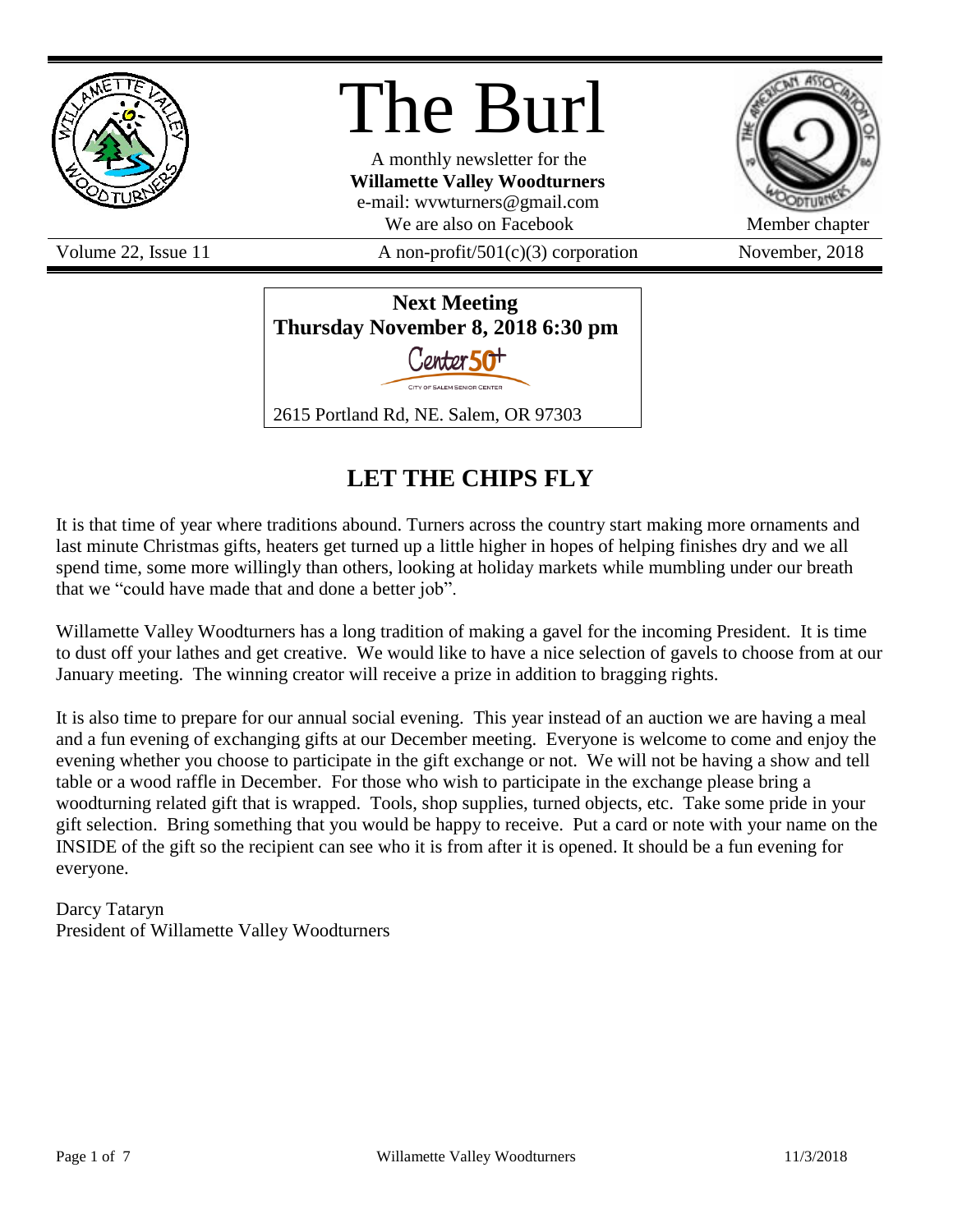# **Upcoming Events**

# **November 8th Presentation: Scott Morrison, Journeyman The Honourable Company of Horners**



**Scott Morrison** is a Journeyman with the Honourable Company of Horners, a nationwide guild of contemporary horn workers and collectors whose mission is dedicated to the research, preservation and education of horn work and its history to its members and the public. His presentation at the meeting on November 8th will demonstrate working and turning cow horn, antler and wood used in the construction of powder horns and other horn items. He will also have on display several original antique powder horns as well as contemporary powder horns and horn items he and other horn workers have created.

Though not all of the old original styles of powder horns involved lathe turned elements, a large portion did, utilizing wood, horn (cow and bison) and, in the case of the Southern States (Virginia, Tennessee, the Carolinas), deer antler. Turning

horn involves preparation. When making an applied or screw tip for a powder horn, the solid tip portion of a donor horn would be cut off, a spout hole bored through and then mounted on a lathe and turned. Sections of a horn body can be cut off, heated till the horn becomes soft and pliable and driven onto tapered wood mandrels, then turned on a lathe in making bands to be applied to a powder horn, containers or cups. The various shops in Pennsylvania that made the screw tip powder horns would heat the horn, and turn the large base end on a lathe to an even wall thickness prior to turning a wood base plug. Scott will be demonstrating some of these techniques in his presentation.

Scott started making powder horns back in 2007 after taking a class on the French and Indian War period horn at the Oregon Gunmaker's Fair in Philomath, and joined the Honourable Company of Horners shortly thereafter. About this same time he purchased a large Jet lathe at an estate sale, taught himself how to use it and incorporated it into his horn making. A few years ago he acquired a Jet variable speed lathe as he needed a slow speed (100 rpm – 150 rpm) for turning the base of a horn. Most of his lathe turning is for horn work, though he has used it on occasion to turn other items. He also uses the lathe to make some of the special tools and mandrels needed for specific tasks in horn work.

He acquires the raw materials for his work from a variety of sources. Several vendors throughout the country sell imported cleaned and polished horns that the majority of horn workers use for their work. He also purchases horn and antler wherever it can be found, and has rancher friends who on occasion supply him with horn stock.

Scott's basic turning tools include skew chisels, scrapers and parting tools. Some of the pen maker's tools come in handy as well. He uses a pen maker's mandrel for turning applied or screw tips and a barrel trimmer to square the tip end of a horn. Other tools or mandrels are made as the need arises.

Scott finds found horn work to be a rewarding and interesting hobby and he hopes his presentation on November 8th will interest the membership. For more information on horn work and the Honourable Company of Horners, please visit: <http://www.hornguild.org/>

#### **December 13th Meeting: Christmas Party**

**January 10th Demonstrator: Jay Shepard**: "From Blank to a High Gloss Lacquered Form in 90 Minutes"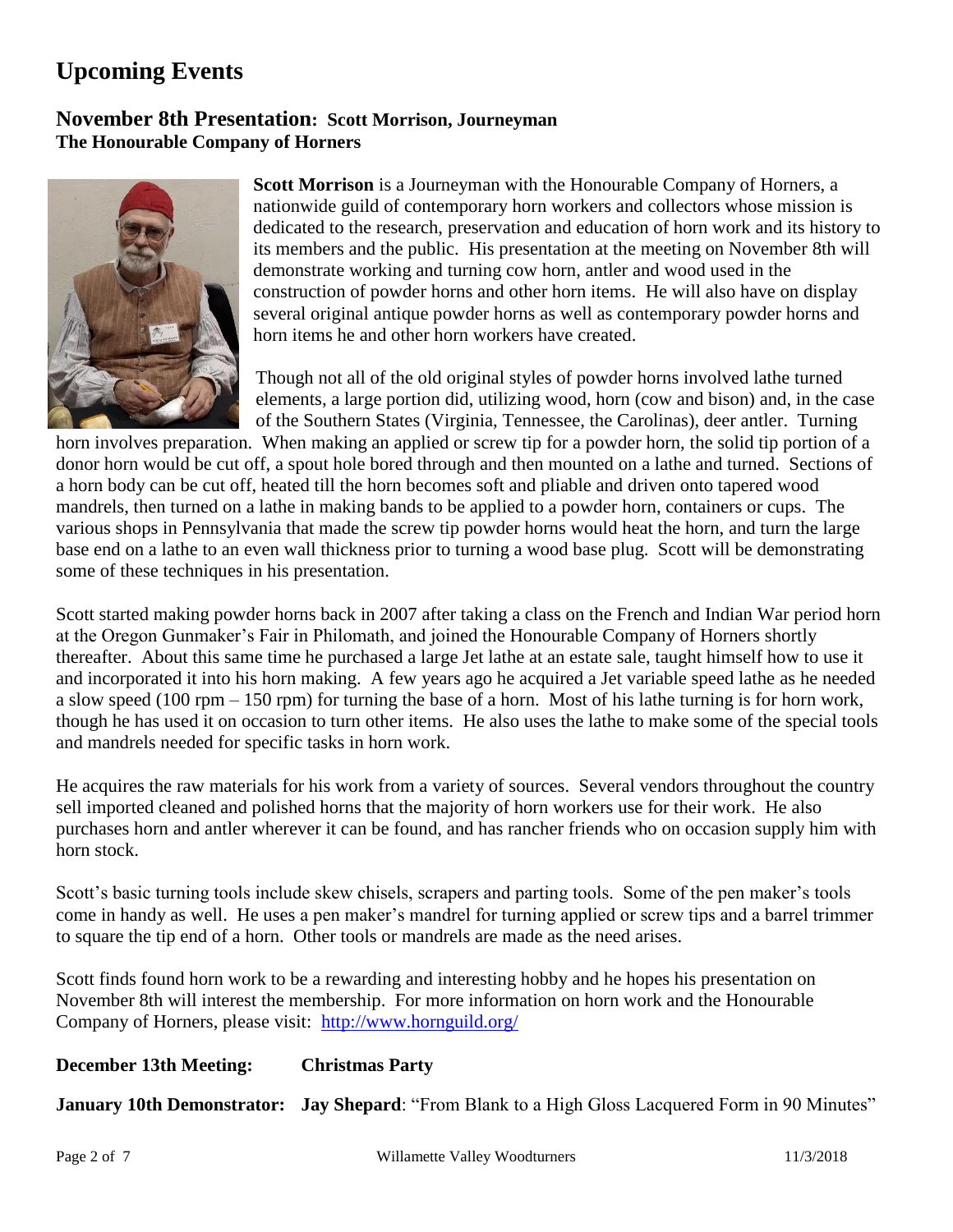From Mark Choitz:

The **Oregon Woodturning Symposium 2019** is just around the corner. We will be collecting Beads of Courage boxes at the event again. The Beads of Courage program teams up with doctors and nurses to help children with long term illness. As kids go through their journey, they receive beads to commemorate their operations and treatments. Of course they need somewhere to keep their memory beads and that's where we can help.

Mark Choitz will have some wood at the next club meeting **November 8** if you are interested in participating.

How about helping a child today and turn a lidded box for the next symposium?





# **Club Business**

**\_\_\_\_\_\_\_\_\_\_\_\_\_\_\_\_\_\_\_\_\_\_\_\_\_\_\_\_\_\_\_\_\_\_\_\_\_\_\_\_\_\_\_\_\_\_\_\_\_\_\_\_\_\_\_\_\_\_\_\_\_\_\_\_\_\_\_\_\_\_\_\_\_\_\_\_\_\_\_\_\_\_\_\_\_\_\_\_**

#### **Treasurer's Report (10/8-11/2)**

By Henrik Åberg, Treasurer

| <b>Beginning Balance</b> | \$11,821.38 | <b>Ending Balance</b> | \$11,829.38 |
|--------------------------|-------------|-----------------------|-------------|
| <b>Income</b>            |             |                       |             |
| Membership               | \$85        |                       |             |
| Raffle (two meetings)    | \$171       | <b>Expenses</b>       |             |
| Glue/Anchorseal sales    | \$27        | October demo          | \$275       |
| <b>Total Income</b>      | \$283       | <b>Total Expenses</b> | \$275       |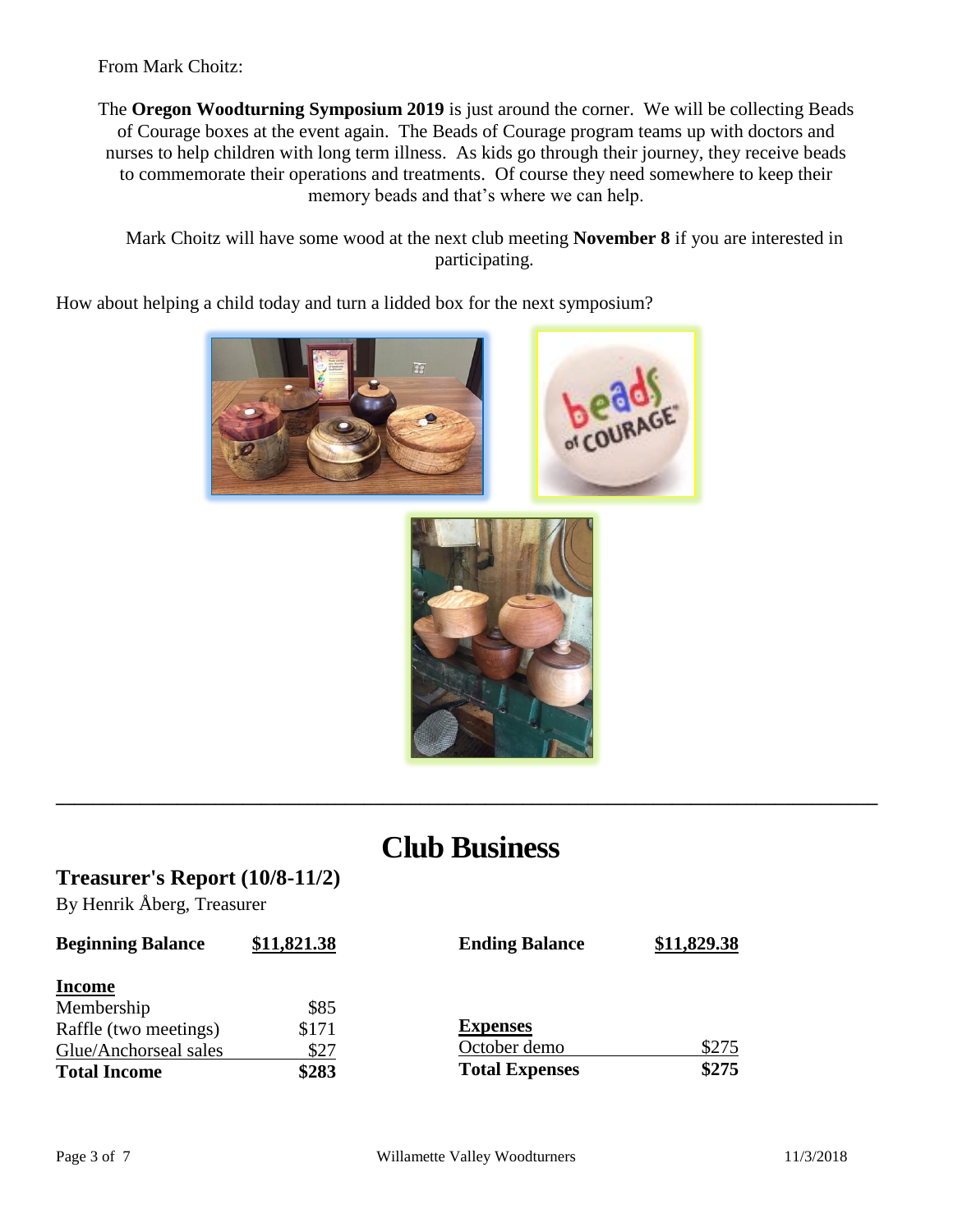#### Board of Directors Meeting **Willamette Valley Woodturners** Salem, Oregon

SUNDAY, OCTOBER 28, 2018 6:00 P.M.

#### **Present:**

Darcy Tataryn, Club President Jeff Zens, Club Vice President Henrik Åberg, Club Treasurer Kate Selby, Member-at-Large Terry Gerros, Member-at-Large Bob Hutchinson, Past President

Dick Selby, Club Member/Visitor

#### **Absent/Excused**

Ron Freshour, Club Secretary

Meeting called to order at 6:02 p.m. by Darcy Tataryn

- 1. Darcy advised that club secretary Ron Freshour, who is still recovering from an earlier surgical procedure, was excused from the meeting. Ron has served his 2-year term as secretary and does not wish to continue as a member of the Board.
- 2. A possible slate of officers for 2019 was discussed. Milt Engelke has offered to serve as secretary; Marc Vickery and Jerry Lelack have volunteered to serve as Members-at-Large. Darcy Tataryn has served a two-year term as President and is not eligible to continue in this office. He volunteered to serve as Vice President. Jeff Zens has served one year as Vice President and agreed to serve as club President. Henrik Åberg will continue as Treasurer as there is no term limit for that office.

The slate of officers developed as a result is as follows:

| President:                   | Jeff Zens                           |
|------------------------------|-------------------------------------|
| Vice President Darcy Tataryn |                                     |
| Secretary                    | Milt Engelke                        |
| Treasurer                    | Henrik Åberg                        |
| Member-at-Large              | <b>Terry Gerros</b>                 |
| Member-at-Large              | Marc Vickery                        |
| Member-at-Large              | Jerry Lelack                        |
|                              |                                     |
| Past President               | Darcy Tataryn (non-voting position) |

If Darcy Tataryn is elected as Vice President, he cannot cast a tie-breaking vote as Past President. This results in the potential need for a third Member-at-Large for 2019.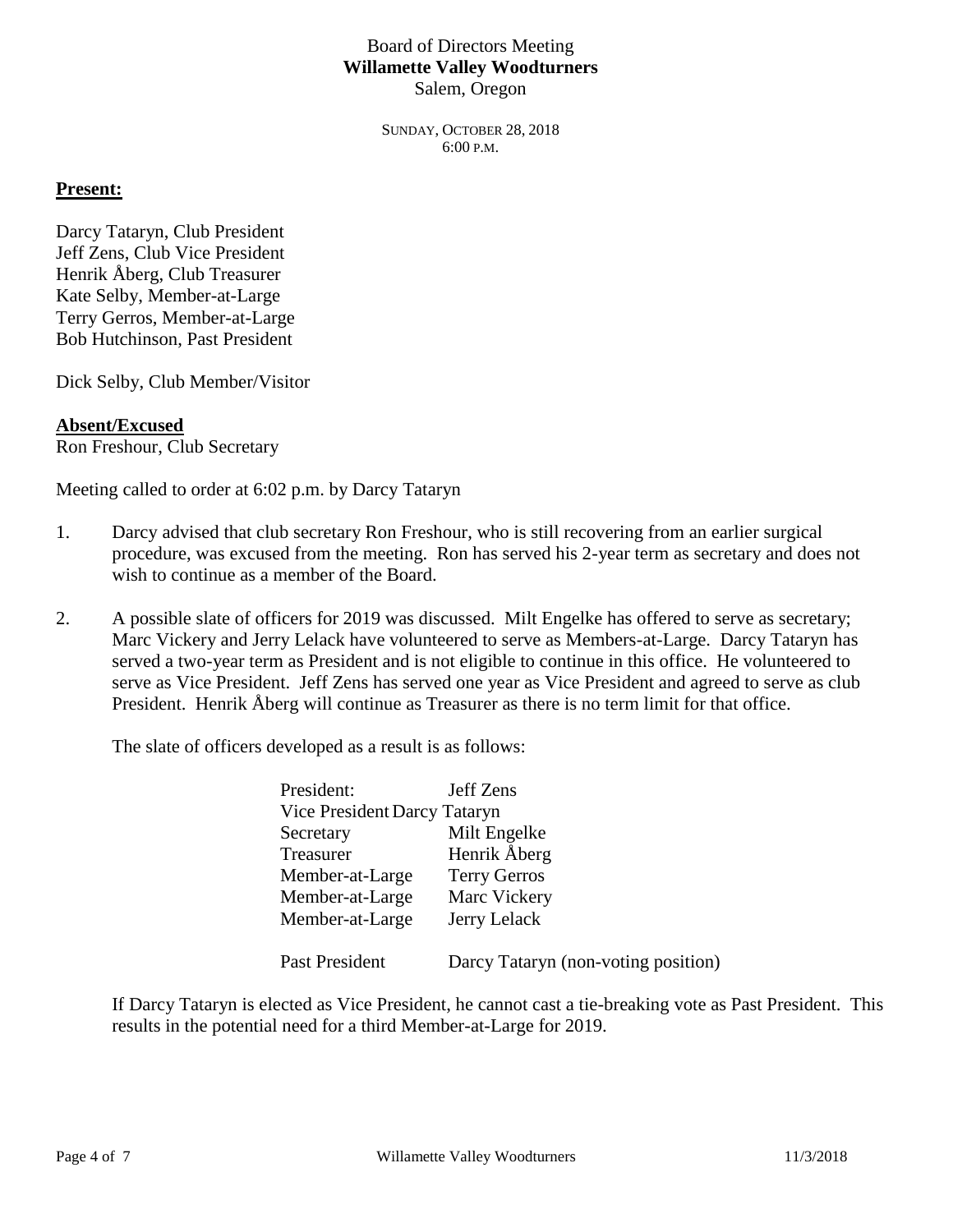3. The December 13, 2018 meeting is going to be a Christmas party/social event. For those who choose to participate, the club will conduct a gift exchange of a woodturning-related item. Gifts should be wrapped, and should be of a quality that the giver would appreciate receiving. "Gag gifts" or "white elephant" gifts are not appropriate for this exchange. The exchange will be run like a raffle with tickets being provided to participants.

The club will provide an evening meal and beverages.

Members who choose may bring dessert items.

4. 2018 Budget Recap

A. Membership dues are payable before the end of 2018. According to Henrik, only 5 members have paid their 2019 dues. One of the five is a brand-new member. B. A lengthy discussion was held on the budget line item for nationally-known demonstrators who conduct weekend workshops. Attendance at the Eric Lofstrom workshop resulted in a significant financial loss to the club due to lack of paid attendance. Darcy suggested that vacant spots in weekend workshops be offered to members of other clubs if our own membership cannot fill the spaces.

- 5. Jeff Zens reported on the status of replacement camera equipment for the club. Technical issues have delayed implementation but these have been largely overcome. New video equipment is expected to be operating at the November meeting.
- 6. Terry Gerros reported on the Oregon Woodturning Symposium. Beginning now, volunteer recruitment should begin for audio-visual operators, registration, the Instant Gallery, the vendor area and other areas to be determined. Terry Gerros will contact Mark Choitz who served as our club's Volunteer Coordinator for the last symposium. The Oregon Symposium makes a donation to our club which has been used to pay volunteers' annual membership dues.
- 7. The Board agreed to recommend to the membership an annual dues amount of \$35.00, pursuant to Article V of the club's bylaws.
- 8. The club plans to update the club logo by way of an artwork contest. The contest will be announced in November, and will run through the January meeting. All submissions will be reviewed by the Board, and the two best entries will be voted on by the membership. The winner will awarded a certificate valid for up to \$100.00 of tools from a vendor of their choice. Entries will be judged on originality, content that relates to turning and provides a connection to the Willamette Valley. The artwork will then be professionally rendered and used as our club logo and on hats and T-shirts.
- 9. Meeting adjourned at 8:35 p.m.

Respectfully submitted,

Jeff Zens, Vice President

Acting for

Ron Freshour, Secretary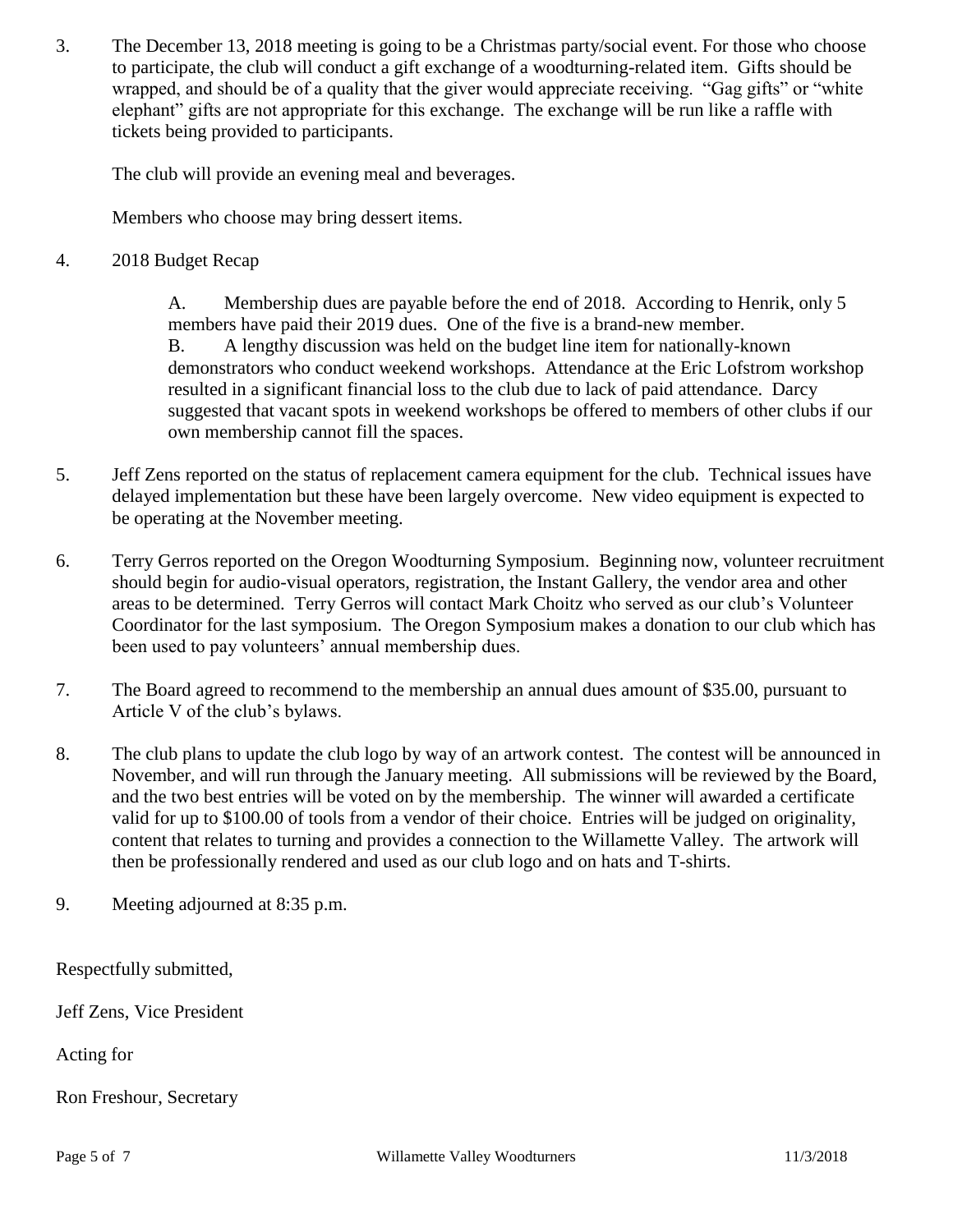# Membership Rewards

# **Library**

A friendly reminder to members with books and/or videos checked out from the library. Please return them at this next meeting.

# **Wood Gathering**

Sign-up sheets will be available to indicate your availability to help with wood gathering. Anyone who learns of a tree or log that is available to the club should notify Jerry Lelack, (503) 510-1577 or Bob Hutchinson, (503) 508-3279. The intent is to gather wood, process it to usable pieces, store it at the home of Terry Gerros, and then make it available to members. Terry can be reached at (503) 580-5013.

# **From Terry Gerros**

I am a distributor for Stick Fast CA glue, Sharpfast Sharpening systems, the Holdfast vacuum chucking system and Saburrtooth Carving bits. If you have an interest in these products, give me a call or send me an [email](mailto:gerrost@yahoo.com) for details.

# **Supplies**

The club purchases a few supplies in bulk and sells it to members at club cost. We routinely have superglue (\$5), black or brown superglue (\$10) accelerator (\$10) and Anchorseal (\$9/gal). The club has a small supply of half round protractors (\$6) used to measure the angle ground on a tool, and depth gauges (\$5). HSS Round Tool Bits rods (1/4" x 8") are also available (\$3). Bruce Stangeby will have the resale items available at the meetings, except for Anchorseal which is available through [Jeff Zens.](mailto:jeffzens@custombuiltfurniture.com) You will need to bring your own gallon jug; contact Jeff to make arrangements.

# **Club Member Discounts**

- **Craft Supply**: The club's order will be going out on the Monday following our Club Meeting if our order equals or exceeds \$1,000. Craft Supply gives us a 10% discount plus free shipping on all items, and occasional additional discounts on certain other items and quantity purchases. If you order from the sales items, you will receive the club discount in addition to the sale discount, making many items available at very attractive prices. For detailed instruction for ordering see the article in the [November](http://www.willamettevalleywoodturners.com/newsletters/2015_11_WVW_Newsletter.pdf) 2015 Burl. Questions? See [jeffzens@custombuiltfurniture.com.](mailto:jeffzens@custombuiltfurniture.com.)
- Club members are registered with **Klingspor's Woodworking Shop** at [www.woodworkingshop.com](http://www.woodworkingshop.com/)  or 800-228-0000, they have your name and will give you a 10% discount.
- If you show your club card at checkout time to the cashier at **Woodcraft** in Tigard they will give you a 10% discount (May not apply to some machinery).
- **Exotic Wood** is offering a discount of 15% off any orders placed at: [www.exoticwoodsusa.com.](http://www.exoticwoodsusa.com/) (This includes sale items and free shipping on orders over \$300). Use promo code ewusaAAW
- **Gilmer Wood** now offers our club a 10% discount on purchases made there. If you haven't been to Gilmer's, it is well worth the trip to Portland, if only to make your mouth water and make you cry if you leave empty handed.